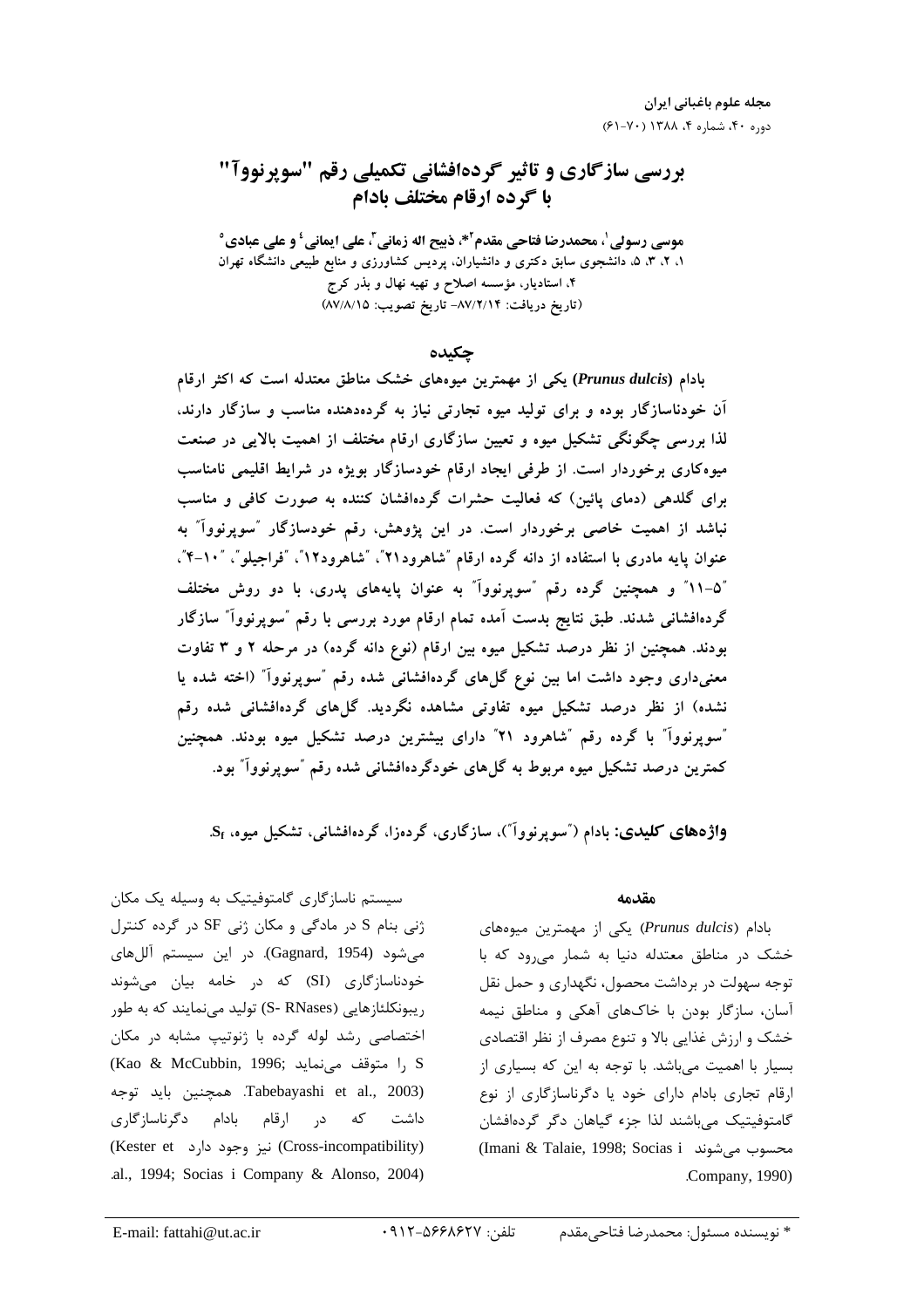بنابراین شناخت گروههای بادام سازگار و ناسازگار از اهميت خاصى برخوردار است. جهت به دست آوردن عملکرد اقتصادی لازم است حداقل دو رقم دگرسازگار که از نظر گلدهی نیز همپوشانی لازم دارند را به صورتی كشت كرد تا زنبور عسل يا گردهافشانهای ديگر بتوانند (Dicenta et al., 2002a; دهافشانی لازم را انجام دهند) Ortega et al., 2006)

داشتن درک کامل از سیستمها و مکانیزمهای خودناسازگاری در گونههای مختلف بادام، به اصلاحگران کمک مینماید تا در برنامهریزی تلاقیهای کنترل شده جهت تهيه بذور هيبريد با سهولت و اطمينان بيشترى عمل نمايند (Franklin-Tong & Franklin, 2003). ضمن آنكه شناخت مكانيزمهاى مختلف سيستمهاى خودناسازگاری از دیدگاه نحوه ارتباط سلولهای درگیر با یکدیگر و چگونگی انتقال پیام ناسازگاری در آنها بسیار جالب به نظر می رسند (Isogai et al., 2001).

پیشرفتهای شگرفی در طول سالیان اخیر برای درک خود یا دگرناسازگاری در برخی جنسها و گونههای مهم و اقتصادی گیاهی صورت گرفته که نهایتاً توانسته است هويت ژنها و محصولات پروتئيني آنها را در چندین جنس و خانواده گیاهی روشن سازد. هر چند هنوز بسیاری از جنبههای مختلف مکانیزمهای خودناسازگاری در گونههای مختلف به صورت مبهم باقی مانده است. بدون ترديد، نتايج تحقيقات ساليان آتى، ما را به داشتن درک عمیقتری از اساس مولکولی سیستمهای خودناسازگاری در گیاهان رهنمون خواهد نمود.

اولین بار ارقام خودسازگار بادام در منطقه Apulia در ایتالیا و مناطقی از پرتغال و هند مورد بررسی قرار گرفت. در مورد اینکه ارقام خودسازگار بادام از منطقه Apulia منشاء گرفتهاند دو نظريه متفاوت پيشنهاد شده است. Grasselly & Olivier (1976) پیشنهاد نمودند که برخی از ارقام در بین جمعیت بادام منطقه فوق دچار موتاسیون شده و طی سالهای مختلف توسط پرورش دهندگان انتخاب و توسعه یافتهاند. نظریه دوم که توسط برخی از محققین ارائه شده است بیان میدارد که خودسازگاری احتمالاً از طریق دورگگیری طبیعی بادامهای کشت شده با گونه وحشی (Prunus webbii)

به آنها منتقل شده است.

اخيراً .Boskovic et al (1999) ثابت كردند كه خودناسازگاری در بادام در نتیجه فقدان فعالیت ریبونوکلئازی در بافت خامه است و پیشنهاد کردند احتمالاً هر دو نظريه موتاسيون يا انتقال از Prunus webbi مورد قبول باشند. سابقه اصلاح در جهت بدست آوردن ارقام خودسازگار بادام به تولید رقم Tuono بر میگردد. بادام رقم "سوپرنووآ" به عنوان یک رقم دیر گل و خودسازگار با ژنوتیپ S1Sf میباشد. در مورد منشاء خودناسازگاری این رقم قبلاً این نظریه وجود داشت که با پرتوتابی و ایجاد موتاسیون از رقم زودگل و خودناسازگار Fascionello بوجود آمده است. اما .Marchese et al (2008) با بررسی مولکولی، منشاء اصلی رقم "سویرنووآ" را مشخص کردند. در پژوهش آنها با خودگشنی ارقام "سوپرنوواً" و نمونهای از "Fascionello" بنام "Romea" مشخص گرديد كه هر دو خودسازگار هستند. تکثیر آللهای تولیدکننده S-RNase با استفاده از آغازگرهای مرتبط با ناحیه سيگنال پيتيدي تا ناحيه حفاظت شده ثانويه ژن که مربوط به آلل  $S_f$  میباشد و با استفاده از S-RNase آغازگرهای اختصاصی آن ثابت کرد که در حقیقت ارقام "سويرنوواً" و Fascionello-Romea داراي ژنوتيپ مشابهی در مکان  $(S_1S_f) S$ ) باشند که رقم خودسازگار Tuono نيز واجد آن مي باشد. بررسي ٩ مكان ریزماهواره ای روی نمونههای بادام مشابه با رقم "سوپرنووآ" مشخص نمود که ارقام "سوپرنووآ" و Fascionello-Romea از رقم Tuono قابل تمايز نبودند. دو نمونه منطقه سیسیل ایتالیا به نامهای Fascionello و Falso Fascionello فاقد آلل  $Sf$  بودند و در مكانهاى SSR مورد بررسی نیز تفاوت نشان دادند.

تمام ارقام شناخته شده خودسازگار بادام در مكان S هتروزیگوت هستند  $S_xS_f$  که در آن x شماره آلل می تواند باشد)، هر چند ارقام خودسازگار هموزایگوت بادام نيز اخيرا توسط برنامههاى اصلاحى بدست آمدهاند (Dicenta et al., 2002b). در ارقام خودسازگار Sf (متروزیگوت ۵۰٪ از دانههای گرده دارای ژنوتیپ هستند و بنابراین توانایی کامل شدن رشد تا پایین خامه گل خودی و رسیدن به مادگی را دارا هستند، در حالیکه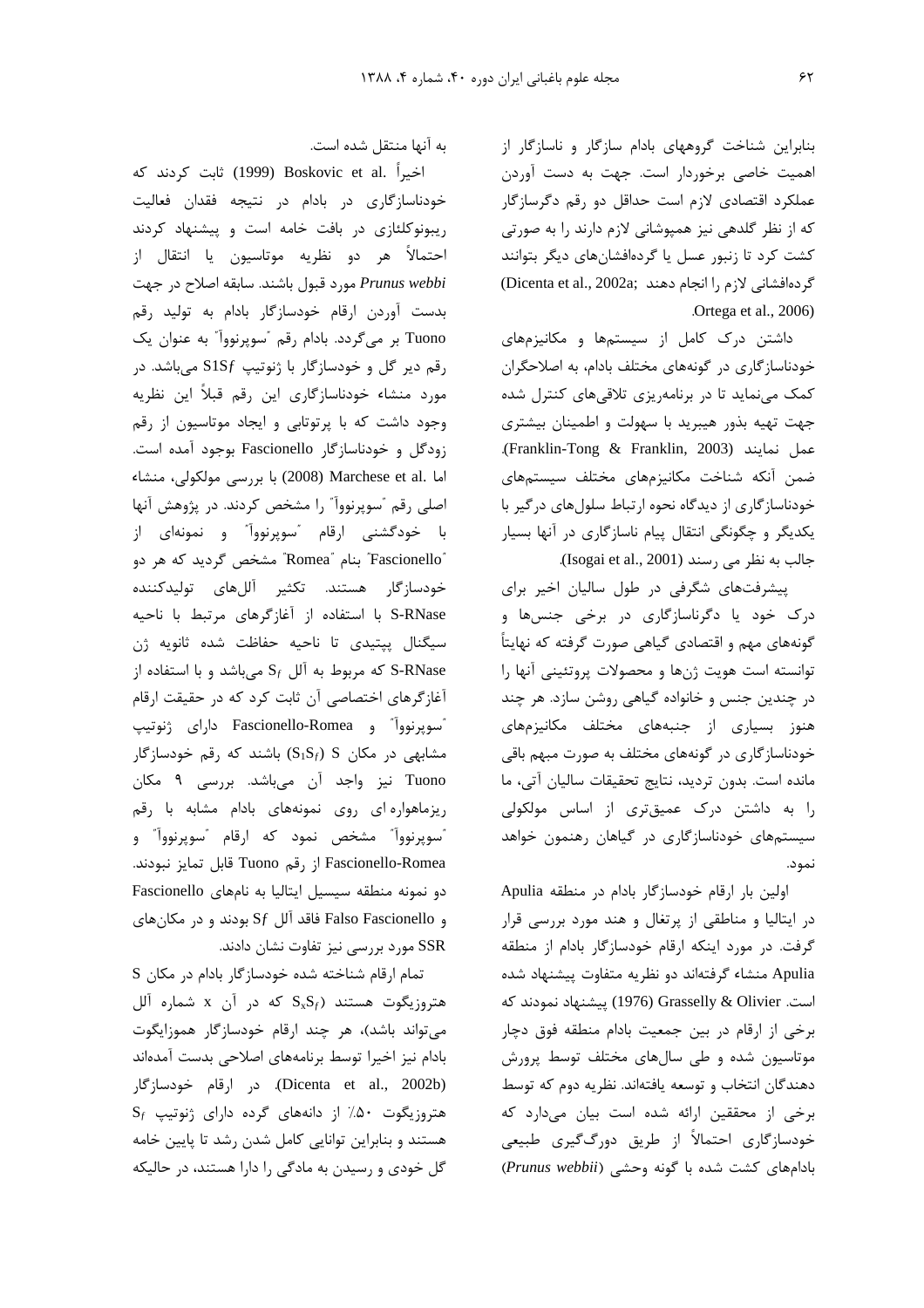در دگر گردهافشانی با ارقام کاملا سازگار (با آللهای S کاملاً متفاوت) تمامی دانههای گرده که غیرمشابه و سازگار هستند قدرت رشد تا رسیدن به مادگی را دارا هستند. این مطلب موجب شده تا این نکته در ذهن ایجاد شود که میزان لقاح و تشکیل میوه بیشتری در حالت دگر گردهافشانی نسبت به خودگردهافشانی ژنوتیپ هتروزیگوت برای  $\mathrm{S}_f$  ( $\mathrm{S}_x \mathrm{S}_f$  که در آن x هر آللی می تواند باشد) بدست آید خصوصاً در حالتی که حجم دانه گرده تولید شده توسط گیاه اندک بوده، کیفیت دانههای گرده منتقل شده پایین باشد و یا شرایط محیطی گردهافشانی مطلوب نياشد.

بررسی رشد لوله گرده و مقایسه آن در حالت دگر گردهافشانی و خودگردهافشانی در موارد نادری انجام و نتايج متناقضي نشان داده است (Oukabli et al., 2000). مطالعه تشکیل میوه پس از خودگردهافشانی و دگرگردهافشانی ژنوتیپهای خودسازگار بادام که به طور کلی به باغات تک کشتی ارتباط دارد در برخی موارد نتايج متفاوتي نيز نشان داده است .(Legave et al Grasselly & .1997; Torre Grossa et al., 1994) Olivier (1976, 1981) گزارش نمودهاند که خود باروری در بادام تاثیر منفی روی رشد و نمو میوه داشته است.

در بادام درصد تشکیل میوه در تلاقیهای ناسازگار معمولاً کمتر از ۳ درصد و در تلاقیهای سازگار بیش از ۵ درصد می,باشد (Choi et al., 2002). با توجه به اینکه تحقیق در زمینه معرفی گروههای سازگار و ناسازگار در ایران در دهههای اخیر مورد توجه قرار گرفته، لذا با برنامهریزی دقیق و منظم جهت مطالعه و رسیدن به نتیجه مناسب در تولید اقتصادی بادام و موفقیت در برنامه اصلاحی بادام امری ضروری می باشد. در این راستا امروزه در بعضی از کشورها تقریباً تمامی گروههای گردهافشان یا ناسازگار شناخته شده و وضعیت ارقام موجود بصورت جداول گردهافشانی در اختیار کشاورزان قرار گرفته است (Boskovi'c & Tobutt, 2001). در نتيجه توليدكنندگان بادام به هنگام احداث باغ دو يا سه رقم از گروههای مختلف که دارای کیفیت میوه بالایی باشند و از نظر دوره گلدهی نیز همزمان باشند و سازگاری مناسبی نیز داشته باشند، انتخاب و در قطعات نزدیک بهم کشت می نمایند. راه حل مناسب دیگر برای

حل این مشکل، دستیابی به ارقام خودسازگار (خودبارور) میباشد که یکنواختی در احداث باغ و تولید میوه را به دنبال خواهد داشت (Dicenta et al., 2002b).

کشت و پرورش ارقام خودسازگار بادام در باغات تک کشتی، هزینههای مدیریتی را کاهش میدهد اما باید بررسی نمود که آیا عملکرد قابل قبولی را تولید می نماید یا خیر. باغات تککشتی از ارقام خودسازگار برای سایر میوهها مثل زردآلو و هلو مرسوم است. به همین دلیل اصلاح و ایجاد ارقام خودسازگار بادام از موضوعات اصلی (Duval & Grasselly, برنامههای اصلاحی بادام میباشد) 1994; Garcia et al., 1996; Godini & Palasciano, 1997: Gratziel & Kester, 1998: Socias i Company & Felipe, 1992).

با این حال از دیدگاه اقتصادی رشد و پرورش ارقام خودسازگار بادام در باغات تککشتی نگرانیهای زیادی را در مورد مسائل گردهافشانی، تشکیل میوه و کیفیت آن و همچنین عملکرد اقتصادی ایجاد نموده است.

در مورد ارقام خود بارور در ایران مطالعهای صورت نگرفته است. لازم است از ارقام خود بارور و خارجی که اخیرا وارد کشور شدهاند در انتقال این صفت و در نهایت اصلاح و معرفی ارقام خود بارور نیز استفاده گردد. لذا هدف از این تحقیق بررسی درصد تشکیل میوه و سازگاری رقم خودسازگار "سوپرنوواً" با برخی ارقام داخلي و خارجي بادام و تعيين نياز يا عدم نياز اين رقم به گردهدهنده سازگار تکمیلی بوده است.

### مواد و روشها

انتخاب ارقام گردهدهنده

پس از بررسیهای مقدماتی و با در نظر گرفتن کیفیت محصول، وزن میوه، هم زمانی از نظر گلدهی و رعايت ساير موارد شش رقم بادام رقم "سويرنوواً" به عنوان والد مادري و ارقام و انتخابي هاي "فراجييلو"، "شاهرود۱۲″، "۱۰–۴″، "۵–۱۱″ و "شاهرود۲۱″ و همچنین خود رقم "سوپرنووآ" به عنوان والد گردهدهنده برای مطالعه گردهافشانی تکمیلی رقم خودسازگار "سوپرنوواً" در نظر گرفته شدند. این آزمایش در باغ کلکسیون تحقیقاتی کمال آباد واقع در کیلومتر ۱۵ غرب شهرستان كرج وابسته به موسسه اصلاح و تهيه نهال و بذر وزارت جهاد كشاورزي انجام گرفت.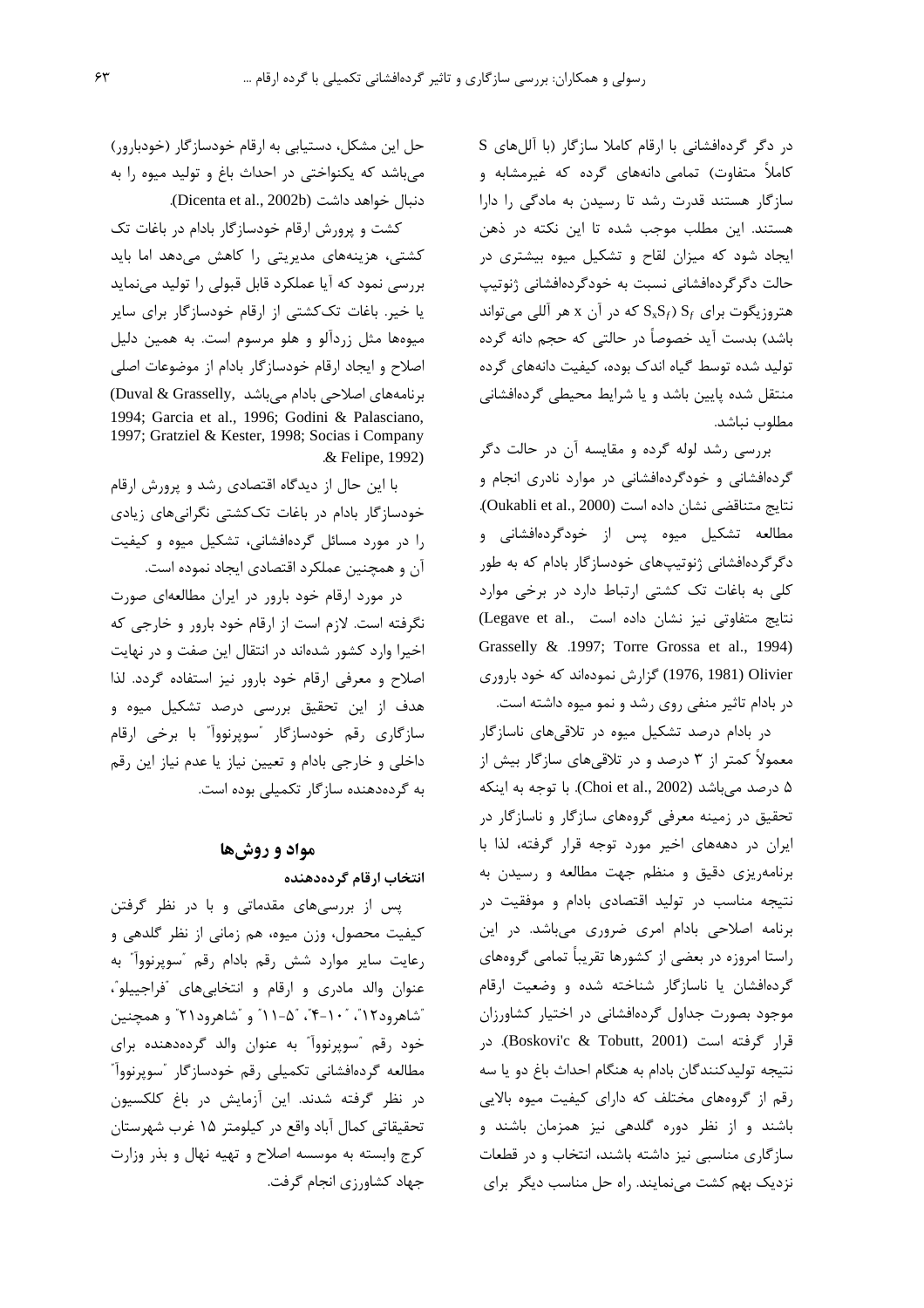نحوه جمع آوري دانه گرده

به منظور تهیه و جمعآوری دانه گرده و در مرحله قبل از باز شدن گلها، اقدام به قطع شاخههایی به طول ۱/۵-۱ متر که دارای جوانه گل کافی بودند گردید و سیس به آزمایشگاه منتقل شدند. شاخههای ارقام انتخاب شده در ظروف ۲۰ لیتری سفید رنگ محتوی آب و ساکارز ۴ درصد (تا ارتفاع ۱۵ سانتیمتری) و در دمای معمولی آزمایشگاه (۲۵-۱۷ درجه سانتی گراد) با رعايت فاصله مناسب از يكديگر قرار گرفتند. جهت نفوذ بهتر آب به آوندهای شاخهها و جلوگیری از انسداد آوندها محلول ظروف به طور روزانه تعويض شد و هر ٢ روز یکبار انتهای شاخهها بطور مورب در حد ۵-۳ سانتیمتر برش مجدد داده شدند.

گلها بعد از چند روز (۷-۵ روز) و نزدیک به مرحله شکوفا شدن برای گردهگیری آماده شدند. گلها با دست یا قیچی کوچک جدا شده و سپس با پنس و یا مالش گلها بر روی مش فلزی پرچمهای آنها جمعآوری گردید و به مدت ۱۲ ساعت جهت خشک شدن در دمای ۲۲ درجه بر روی کاغذهای سلفون قرار گرفتند. سیس دانههای گرده در ویالهای کوچک شیشهای با درپوش چوب پنبهای انتقال یافته و در دمای ۴ درجه سانتی گراد در یخچال تا انجام عمل گردهافشانی نگهداری شدند. بررسی جوانهزنی دانه گرده در شرایط آزمایشگاه

جهت اطمينان از قدرت جوانهزني دانه گرده جمع آوری شده اقدام به کشت دانه گرده در محیط کشت جامد گردید. بدین منظور از محیط کشت حاوی ۱۵ درصد ساکاروز، ۲۰ پی پی ام اسید بوریک و یک درصد آگار استفاده گردید. روی پتریدیشهای حاوی محیط کشت اتوکلاو شده و سرد اقدام به کشت دانه گرده گردید (Imani & Talaie, 1998). پس از کشت دانههای گرده ظروف کشت به اطاقک رشد با دمای ۲۵ درجه سانتی گراد منتقل شدند. بعد از ۲۴ ساعت، دانههای گرده کشت شده با بینوکولر (۱۰x) مورد بررسی و شمارش قرار گرفته و درصد جوانهزنی آنها تعيين گرديد.

نحوه اعمال تیمارهای گردهافشانی روی گلهای اخته شده (روش۱) و یا نشده (روش ۲) رقم "سوپرنووآ"

در مرحله متورم شدن جوانهها و چند روز قبل از باز

شدن گلهای شاخههایی که دارای جوانه گل کافی (تعداد ١٣٠-٨٠ گل) بودند در دو سمت شمال و جنوب درختان "سويرنوواّ"، به عنوان رقم گيرنده گرده، انتخاب شدند و ضمن اتیکتزنی در مرحله متورم شدن گلها، تیمار گردهافشانی کنترل شده با دانه گرده شش رقم یا ژنوتيپ انتخابي شامل "فراجييلو"، "شاهرود ١٢"، "١٠-۴"، "۵- ۲۱"، "شاهرود ۲۱" و "سوپرنوواً" به دو صورت روی گلهای اخته شده (گردهافشانی نوع ۱) و گلهای اخته نشده "سویرنوواً" (گردهافشانی نوع ۲) انجام گرفت. برای جلوگیری از گردهافشانی آزاد، شاخههای مورد نظر قبل از باز شدن گلها و پس از گردهافشانی کنترل شده بوسیله کیسههای یارچهای ململ به ابعاد ۵۰×۵۰ سانتىمترى پوشانيدە شدند.

گلهای هر واحد آزمایشی در دو نوبت صبح و عصر گردهافشانی شدند. در این روش، پس از باز کردن هر کیسه، دانههای گرده مورد نظر با قلم موهای اختصاصی هر رقم که با برچسب مشخص شده بودند بر روی کلاله منتقل شدند. در تمام مراحل گردهافشانی، ضدعفونی دستها و وسایل بوسیله الکل اتیلیک انجام گردید تا از آلودگی دانه گرده جلوگیری شود. در طول زمان گردهافشانی از تماس حشرات با گلهای مورد نظر جلوگیری به عمل آمد. برای اطمینان، گردهافشانی مجدد گلها با دانه گرده مورد نظر صورت گرفت. پس از آخرین گردهافشانی، تعداد گلهای گردهافشانی شده در هر شاخه ثبت و کیسهها مجدداً روی شاخهها قرار گرفتند. جدول ١ تعداد و تاريخهای گردهافشانی كنترل نشده گلهای اخته نشده و جدول ۲ تعداد و تاریخهای گردهافشانی کنترل شده گلهای اخته شده رقم "سوپرنووآ" با انواع تیمارهای مورد بررسی را نشان مے ٖدھد.

اندازهگیری درصد تشکیل میوه در زمانهای مختلف پس از گردهافشانی

درصد تشکیل میوه و همچنین ریزش گلهای گردهافشانی شده در چهار نوبت ثبت گردیدند. بدین ترتیب که کیسههای گردهافشانی باز شده و گلهای گردهافشانی شده یا میوهچههای تشکیل شده بطور جداگانه در واحد آزمایشی شمارش گردید. با توجه به تعداد گلهای گردهافشانی شده در هر واحد، در هر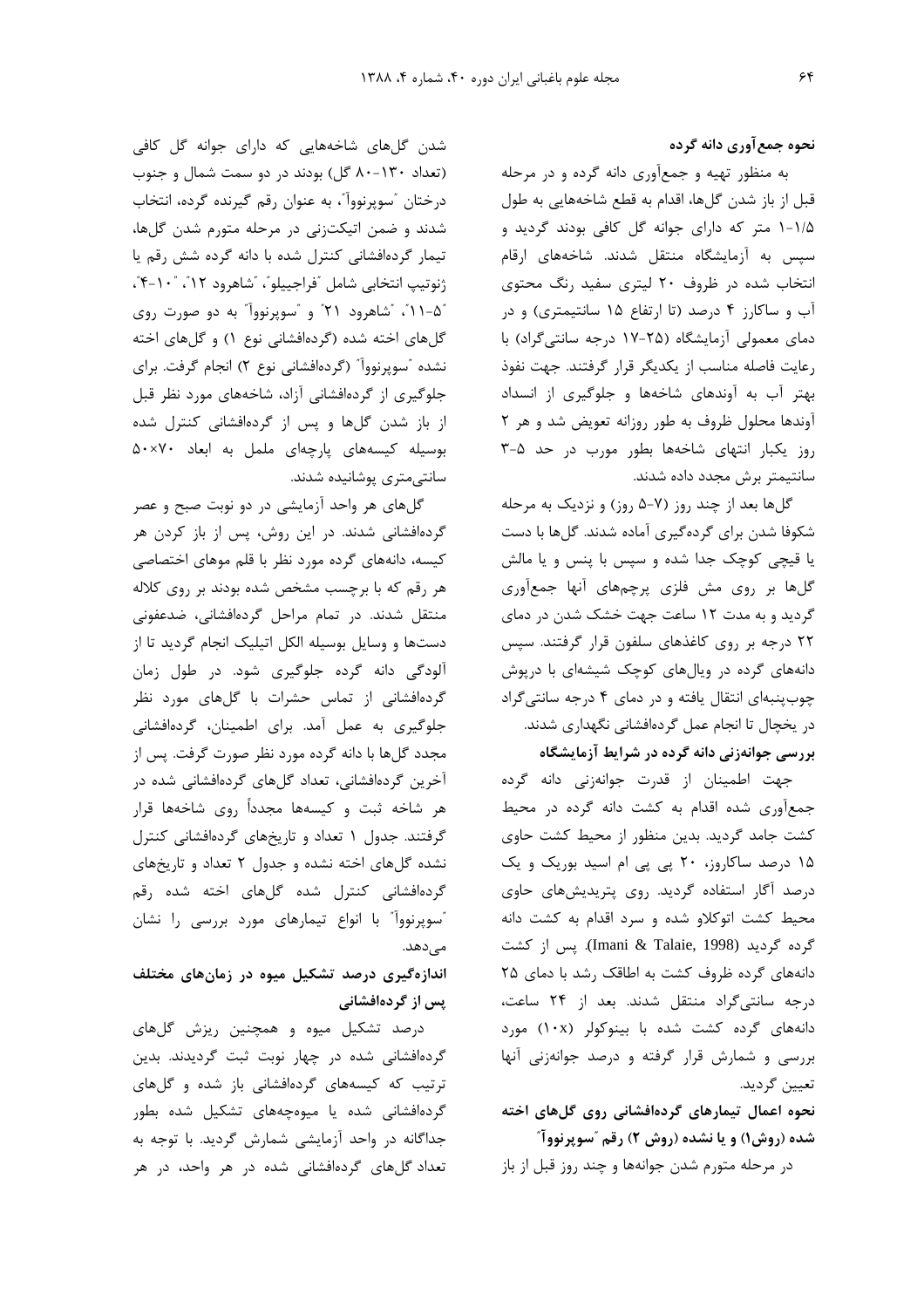| (اعداد داخل پرانتز تعداد کل های کردهافشانی شده باشد) |                                                             |                                                 |                          |                 |
|------------------------------------------------------|-------------------------------------------------------------|-------------------------------------------------|--------------------------|-----------------|
| , قم گرده دهنده                                      | تکرا, ۱                                                     | تکرا, ۲                                         | تکرا, ۳                  | تكرا, ۴         |
| "فراجييلو"                                           | $\frac{1429}{1111}$ (15.)                                   | $\frac{14}{8}$                                  | (۱۵۸) ۱۳۸۶/۱/۱۸          | $\frac{14}{8}$  |
| "شاهرود ۱۲"                                          | $\frac{14}{8}$ (1 $\frac{1}{10}$ )                          | $\frac{14}{2}$                                  | $17\lambda$ ۶/1/18 (175) | $\frac{14}{14}$ |
| $"Y_{-1}$ ."                                         | <i>۱۳۸۶/۱/۱۸ (۱۶۶)</i>                                      | <i>۱۳۸۶/۱/۱۸ (۱۶</i> ۴)                         | $\frac{14}{8}$ (115)     | (۱۳۸۶/۱/۱۸ (۱۲۸ |
| $" \cup -\Delta"$                                    | (۱۳۸۶/۱/ ۱۹ (۱۸۰)                                           | $17\lambda$ ۶/۱/19 (1۲۰)                        | $17\lambda$ ۶/1/19 (15.) | (۱۵۳) ۱۳۸۶/۱/۱۹ |
| "شاهرود ۲۱"                                          | $14\frac{5}{12}$ $1119$ $(17)$                              | $\frac{14}{14}$ $\frac{14}{11}$ $\frac{11}{11}$ | $\frac{14}{2}$           | $\frac{14}{2}$  |
| "سويرنووآ"                                           | $\frac{17}{2}$ $\frac{5}{11}$ $\frac{1}{11}$ $\frac{1}{11}$ | $\frac{14}{8}$                                  | $\frac{14}{8}$           | $\frac{14}{8}$  |

جدول ١ - تاريخ و تعداد گلهاي گردهافشاني شده گلهاي اخته نشده رقم "سوپرنووآ" با دانه گرده ارقام مختلف

جدول ۲- تاریخ و تعداد گلهای گردهافشانی شده گلهای اخته شده رقم ″سوپرنووآ″ با دانه گرده ارقام مختلف

| (اعداد داخل پرانتز تعداد گلهای اخته و گردهافشانی شده را نشان میدهد) |                         |                                                                                            |                                                             |                        |
|---------------------------------------------------------------------|-------------------------|--------------------------------------------------------------------------------------------|-------------------------------------------------------------|------------------------|
| , قم گرده دهنده                                                     | تک,ا, ۱                 | تکرا, ۲                                                                                    | تکرا, ۳                                                     | تک,ا, ۴                |
| "فراجييلو"                                                          | 1386/1/18 (127)         | <u>(۱۱۹) ۱۳۸۶/۱/۱۸</u>                                                                     | $\frac{14}{8}$                                              | (۱۱۵) ۱۳۸۶/۱/۱۸        |
| "شاهرود ۱۲"                                                         | <i>(۱۳۸۶/۱/۱۸ (۱۴۶)</i> | <i>۱۳۸۶/۱/۱۸ (۱۴</i> ۳)                                                                    | $\frac{14}{8}$                                              | $\frac{14}{8}$         |
| $"Y_{-1}$ ."                                                        | (۱۳۸۶/۱/۱۸ (۱۵۵         | $\frac{14}{8}$                                                                             | $\binom{1}{1}$ $\binom{6}{1}$ $\binom{1}{1}$ $\binom{1}{1}$ | $\frac{14}{8}$         |
| " $\lambda$ $-\Delta$ "                                             | (۱۳۸۶/۱/ ۱۹ (۱۳۴)       | $\frac{17}{2}$ $\frac{5}{11}$ $\frac{11}{11}$                                              | <i>۱۳۸۶</i> /۱/۱۹ (۱۱۴)                                     | <i>۱۳۸۶/۱/۱۹ (۱۱۴)</i> |
| "شاهرود۱۲"                                                          | <i>۱۳۸۶/۱/۱۸ (۱۶</i> ۴) | $\frac{14}{16}$ $\frac{1}{16}$ $\frac{1}{16}$ $\frac{1}{16}$ $\frac{1}{16}$ $\frac{1}{16}$ | $\frac{14}{8}$                                              | $\frac{1}{\sqrt{2}}$   |

شمارش درصد میوههای تشکیل شده ملاک تجزیه آما<sub>د</sub>ی قرار گرفت.

شمارش اول ۱۷ روز بعد از گردهافشانی (۱۳۸۶/۲/۶)، شمارش دوم ۴۶ روز پس از گردهافشانی (۱۳۸۶/۳/۳)، شمارش سوم ۱۰۳ روز بعد از گردهافشانی (١٣٨۶/۵/١) و شمارش چهارم ١٢۴ روز بعد از گردهافشانی (١٣٨۶/٥/٢٢) انجام گرديد. تعداد و درصد میوههای هر واحد آزمایشی و هر تیمار در تاریخهای یاد شده ثبت گردید. دادههای جمعآوری شده از این آزمایش با استفاده از نرمافزار SAS مورد تجزیه آماری قرا, گرفت.

#### نتايج و بحث

### ارزیابی جوانهزنی دانه گرده

به منظور اطمینان از زنده بودن دانههای گرده مورد آزمایش، در چند نوبت دانههای گرده ارقام گردهدهنده کشت و بررسی گردیدند. نتایج حاصل نشان داد که قدرت جوانهزنی دانههای گرده ارقام مختلف بین ۶۵ تا ۷۸ درصد بود که نشان داد دانههای گرده مورد استفاده سالم و دارای زیوایی مناسب برای استفاده در این

تحقيق بودند.

## درصد تشکیل میوه در زمان ۱۷روز پس از گردهافشانی (زمان اول)

در شمارش اول درصد تشکیل میوه در هر شاخه بر اساس تعداد میوه تشکیل شده به تعداد کل گل گردهافشانی شده محاسبه گردید و مورد تجزیه واریانس قرار گرفت. جدولهای ۳ و ۴ به ترتیب نتایج تجزیه واریانس و مقایسه میانگین درصد تشکیل میوه در شمارش اول را در تیمارهای مختلف با دو روش گردهافشانی (گلهای اخته شده و اخته نشده) نشان مے،دھند. نتایج تجزیه واریانس نشان داد که بین تیمارهای مورد بررسی اختلاف معنیداری از نظر درصد تشکیل میوه وجود ندارد. نتایج همچنین نشان دادند که همه تیمارهای بررسی شده از نظر تشکیل میوه در شمارش اول بر اساس مقایسه میانگینها به روش دانکن در یک گروه قرار میگیرند. نتایج نشان داد که در شمارش اول بین نوع گلهای گردهافشانی شده (گلهای اخته شده و یا اخته نشده رقم "سویرنووآ") از نظر درصد تشکیل میوه اختلاف معنیداری وجود ندار د.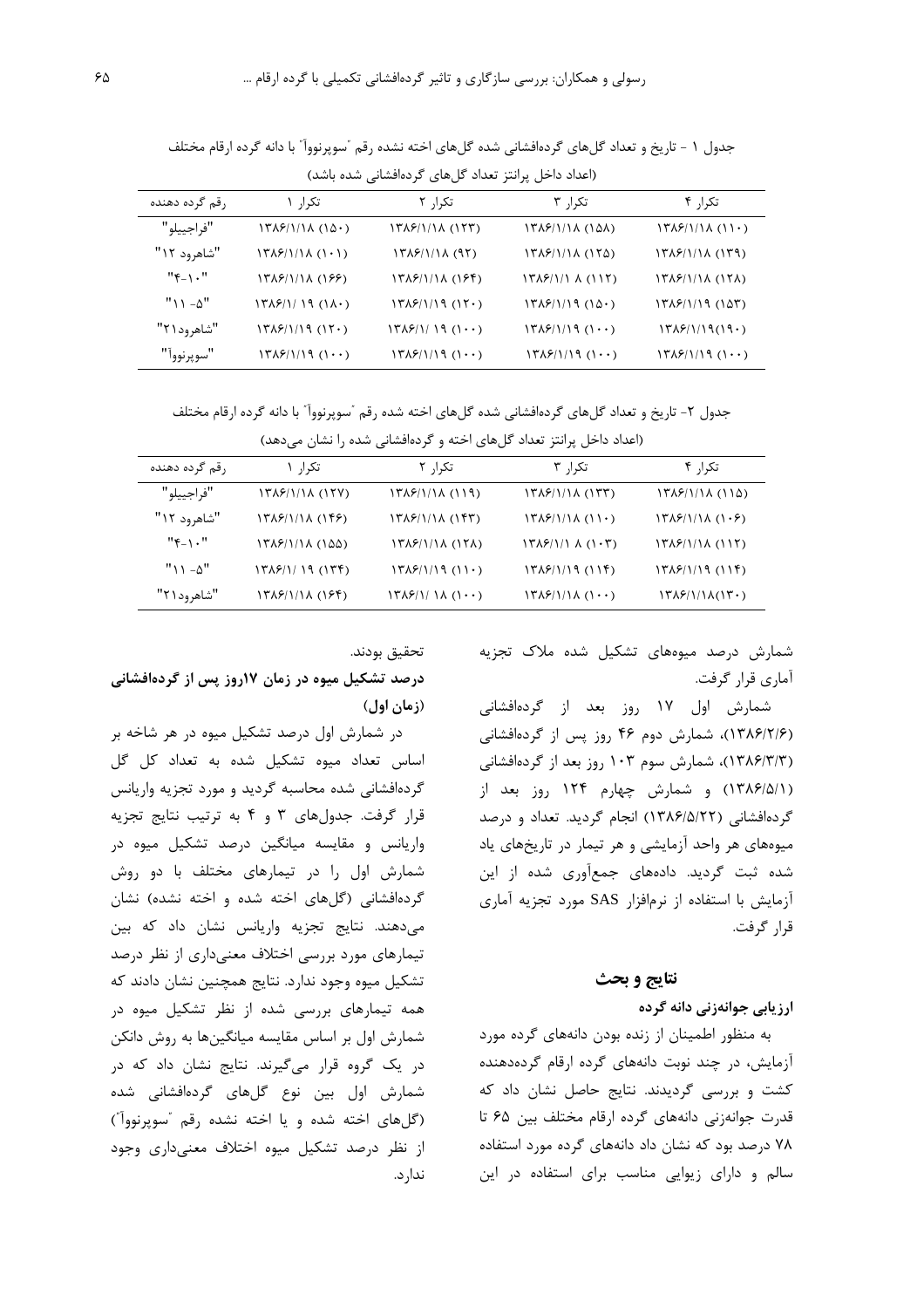جدول ٣- جدول نتايج تجزيه واريانس درصد تشكيل ميوه در

| شمارش اول                       |                |              |             |                |
|---------------------------------|----------------|--------------|-------------|----------------|
| F Value                         | ميانگين مربعات | مجموعه       | د, جه آ;ادی | منابع تغييرات  |
|                                 | (MS)           | مربعات (SS)  | (df)        | (S.O.V)        |
| $\cdot$ / $\uparrow \wedge$ n.s | .1989          | 9188         | ۱۰          | تيمار          |
|                                 | $Y/\Delta$     | <b>AYIAY</b> | ٣٣          | اشتباه آزمايشى |
|                                 |                | 97/49        | ۴۳          | کل ِ           |

درصد ضريب تغييرات (CV) ٢١/٣٧ و .a.s. \* و \*\* به ترتيب غير معنى دار و معنى دار در سطح احتمال ۵ و ۱٪

جدول ۴- جدول مقایسه میانگین های درصد تشکیل میوه در فاصله ۱۷ روز پس از گردهافشانی در تیمارهای مختلف دانه گرده روي گل هاي رقم "سويرنووآ"

|                                        | <i>JJ JaJ</i>  | <b>س پ</b> ب<br>ررب   |                     |
|----------------------------------------|----------------|-----------------------|---------------------|
| میانگین درصد<br>تشكيل ميوه             | كد تيمارها     | رقم گرده گیرنده       | ر قم گر ده<br>دهنده |
| $5\gamma/\cdot a$                      | $P.4-10$ MIX   | سوپرنوواً (اخته نشده) | $f-1$ .             |
| $55/1 \cdot a$                         | P. 11-5.MIX    | سويرنوواً (اخته نشده) | $11 - \Delta$       |
| $80/1 \cdot a$                         | P SH21 EMS     | سويرنوواً (اخته شده)  | شاهر ود ۲۱          |
| $\Delta$ 9/ $\Lambda$ ·a               | P.F.MIX        | سويرنوواً (اخته نشده) | فراجيياو            |
| <b>A9/A9 a</b>                         | P.SH12.MIX     | سويرنوواً (اخته نشده) | شاهر و ۱۲۵          |
| $\Delta V/\Delta Y$ a                  | P SH12 EMS     | سوپرنوواً (اخته شده)  | شاهر ود۱۲           |
| <b><i>SPIPV</i></b> a                  | P.SH21. MIX    | سوپرنوواً (اخته نشده) | شاهر ود ۲۱          |
| $\Delta \mathbf{Y}/\cdot \mathbf{P}$ a | P.SU. MIX      | سويرنوواً (اخته نشده) | سوير نووآ           |
| f9/97a                                 | P. 11-5.EMS    | سوپرنوواً (اخته شده)  | $11 - \Delta$       |
| 59/91a                                 | P.4-10.EMS     | سوپرنوواً (اخته شده)  | $f_{-1}$ .          |
| $f\Delta/9f$ a                         | <b>P.F.EMS</b> | سوپرنوواً (اخته شده)  | فراجييلو            |

P: گردهدهنده، MIX: گردهافشانی گلهای بدون اخته کردن، EMA: گردهافشانی گلهای اخته شده

میانگینها با حروف مشابه در سطح احتمال ۵٪ دارای اختلاف معنیدار نمہ باشند.

### تشکیل میوه در زمان ۴۶ روز پس از گردهافشانی (زمان دوم)

در این مرحله میانگین درصد تشکیل میوه در هر تیمار به روشی که در شمارش اول ذکر شد محاسبه گردید. جدولهای ۵ و ۶ به ترتیب نتایج تجزیه واریانس و مقایسه میانگین درصد تشکیل میوه را نشان می دهند. نتایج حاصل از تجزیه واریانس دادههای مربوط به درصد تشکیل میوه در شمارش دوم نشان داد که بین تیمارها از نظر درصد تشکیل میوه اختلاف معنیداری در سطح احتمال ۵٪ وجود دارد. به این معنی که گلهای تلقیح شده با تیمارهای مختلف از نظر درصد تشکیل میوه اختلاف معنى دارى دارند. نتايج همچنين نشان داد كه در شمارش دوم بین نوع گلهای گردهافشانی شده (گلهای اخته شده و یا اخته نشده رقم "سوپرنووآ") از نظر درصد تشكيل ميوه اختلاف معنى دارى وجود نداشت.

جدول ۵- جدول نتايج تجزيه واريانس درصد تشكيل ميوه در

| فاصله ۴۶ روز پس از گردهافشانی |  |
|-------------------------------|--|
|-------------------------------|--|

| F Value   |       | درجه أزادي مجموع مربعات ميانگين مربعات |                                                                                                                    | منابع تغييرات  |
|-----------|-------|----------------------------------------|--------------------------------------------------------------------------------------------------------------------|----------------|
|           | (MS)  | (SS)                                   | (df)                                                                                                               | (S.O.V)        |
| $Y/Y$ . * | ۲/۵۲۵ | ۲۵/۲۵                                  | ۱۰                                                                                                                 | تيمار          |
|           | ۱۱۱۵  | 37/19                                  | ٣٣                                                                                                                 | اشتباه آزمایشی |
|           |       | ۶۳/۱۵                                  | ۴۳                                                                                                                 | کل             |
|           |       |                                        | $\mathbf{a}$ and $\mathbf{a}$ and $\mathbf{a}$ and $\mathbf{a}$ and $\mathbf{a}$ and $\mathbf{a}$ and $\mathbf{a}$ |                |

درصد ضريب تغييرات (CV) ١٨/٥٠، \* معنىدار در سطح احتمال ۵٪

جدول ۶- جدول میانگین درصد تشکیل میوه در فاصله ۴۶

|                                              |                        | از گردهافشانی با انواع گرده روی گل رقم "سوپرنووآ" | روز پس             |
|----------------------------------------------|------------------------|---------------------------------------------------|--------------------|
| میانگین درصد                                 | كد تيمارها             | رقم گرده گیرنده                                   | رقم گرده           |
| تشكيل ميوه                                   |                        |                                                   | دهنده              |
| $\triangle 1/Y$ $\setminus a$                | P.SH <sub>21</sub> EMS | سوپرنوواً (اخته شده)                              | شاهرود ۲۱          |
| $f \cdot / \tau \tau$ ab                     | <b>P.4-10.EMS</b>      | سوپرنوواً (اخته شده)                              | $f - \lambda$ .    |
| $r_1 \cdots$ ab                              | P.F.MIX                | سوپرنوواً (اخته نشده)                             | فراجييلو           |
| ۳۷/ ۸۹ab                                     | $P.4-10.MIX$           | سوپرنوواً (اخته نشده)                             | $f_{-1}$ .         |
| ۳۷/۶۵ ab                                     | P. 11-5.MIX            | سوپرنوواً (اخته نشده)                             | $\lambda - \Delta$ |
| ۳۷/۵۵ ab                                     | P.SH21. MIX            | سوپرنوواً (اخته نشده)                             | شاهرود ۲۱          |
| ۳۳/۷۶ ab                                     | P.SH12.EMS             | سوپرنوواً (اخته شده)                              | شاهرود ۱۲          |
| $\mathbf{y}_1/\mathbf{y} \cdot \mathbf{abc}$ | P.F.EMS                | سوپرنوواً (اخته شده)                              | فراجييلو           |
| $\mathbf{r} \vee \mathbf{r}$ abc             | P SH12 MIX             | سوپرنوواً (اخته نشده)                             | شاهرود ۱۲          |
| <b>TA/ YAbc</b>                              | P. 11-5.EMS            | سوپرنوواً (اخته شده)                              | $\lambda - \Delta$ |
| $\Delta$ /۲۴ c                               | P.SU. MIX              | سوپرنوواً (اخته نشده)                             | سوپر نووآ          |

P: گردهدهنده، MIX: گردهافشانی گلهای اخته نشده EMA: گردهافشانی گلهای اخته شده.

میانگینها با حروف مشابه در سطح احتمال ۰٪ دارای اختلاف معنے دار نمیباشند.

### بررسی تشکیل میوه در فاصله ۱۰۳ روز پس از گردهافشانی (زمان سوم)

در این مرحله نیز میانگین درصد تشکیل میوه در هر تیمار به روشی که در شمارش قبلی ذکر شد، محاسبه گردید. جدولهای ۷ و ۸ به ترتیب تجزیه واریانس و مقایسه میانگین درصد تشکیل میوه را در شمارش سوم نشان می دهند. نتایج حاصل از تجزیه واریانس دادههای مربوط به درصد تشکیل میوه در شمارش سوم نشان داد كه بين تيمارها از نظر درصد تشكيل ميوه اختلاف معنىدار در سطح احتمال ۵٪ وجود دارد. نتايج همچنین نشان داد که در شمارش سوم بین نوع گلهای گردهافشانی شده (گلهای اخته شده و یا اخته نشده رقم "سويرنوواً") از نظر درصد تشكيل ميوه اختلاف معنی داری وجود ندارد.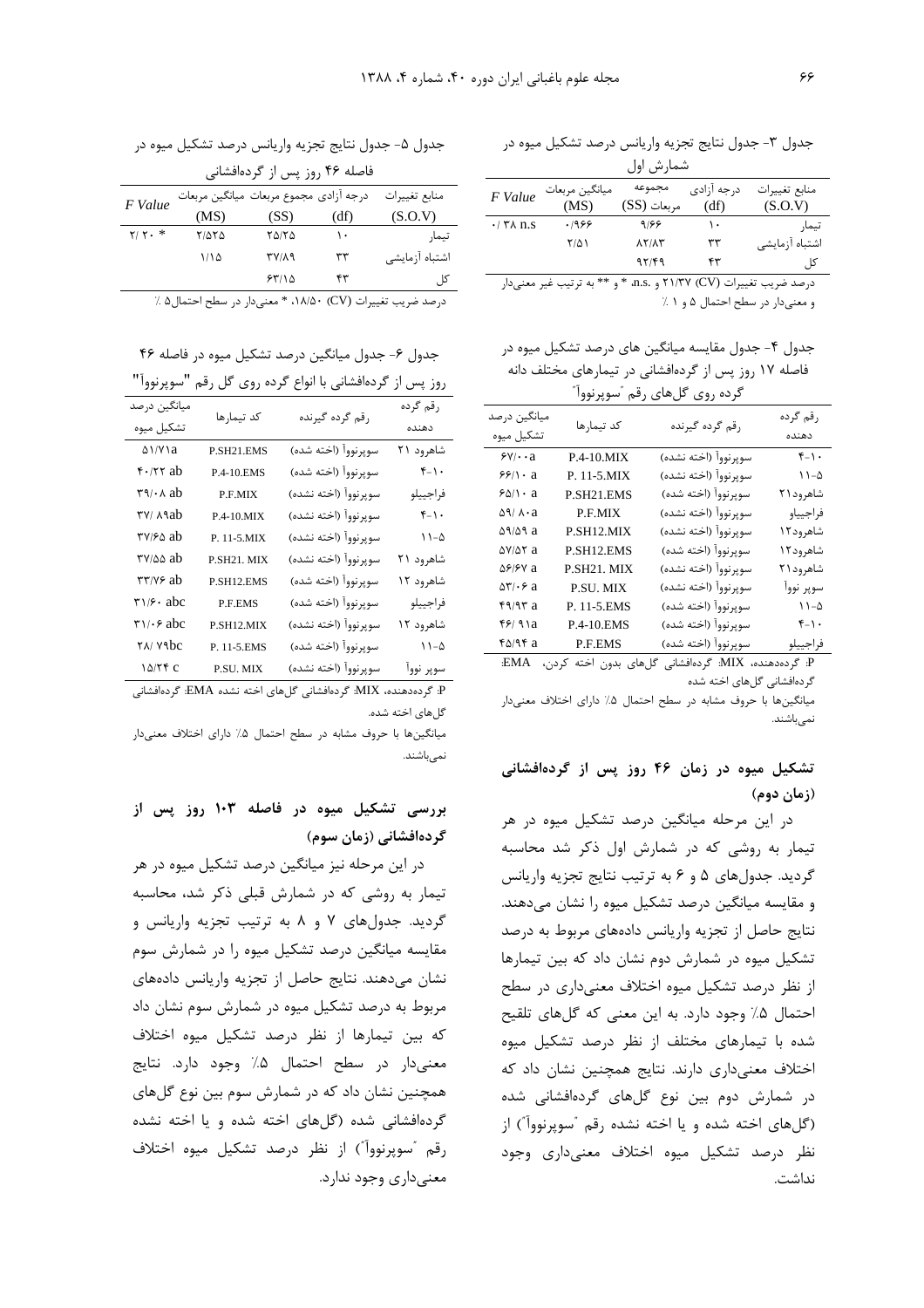جدول ٧- جدول نتايج تجزيه واريانس درصد تشكيل ميوه

| ۱۰ روز پس از گردهافشانی |
|-------------------------|
|-------------------------|

|          | ີ           | , , , , <i>, , ,</i>                            |             |                |
|----------|-------------|-------------------------------------------------|-------------|----------------|
|          | ميانگين     | مجموعه                                          | د, جه آ;ادی | منابع تغيير    |
| F        | مربعات (MS) | $(SS)$ مریعات                                   | (df)        | (S.O.V)        |
| $Y/1Y$ * | Y/FFA       | <b>74/41</b>                                    | ۱۰          | تيمار          |
|          | ۱۱۱۵        | $\mathbf{Y} \wedge \mathbf{X} \cdot \mathbf{Y}$ | ٣٣          | اشتباه آزمایشی |
|          |             | ۶۳/۱۵                                           | ۴۳          | کا ،           |
|          |             |                                                 |             |                |

درصد ضريب تغييرات %٢٠/٠٢، \* معنىدار در سطح احتمال ۵ ٪.

جدول ۸- میانگین درصد میوه تشکیل شده در ۱۰۳ روز پس از  $\sqrt[n]{1}$  .  $\sqrt[n]{1}$  .  $\sqrt[n]{2}$ هام مختلف

|                                   |                   | دردهافشانی با دانه (دردهای محتلف روی کل رقم اسویربووا |                 |
|-----------------------------------|-------------------|-------------------------------------------------------|-----------------|
| میانگین درصد                      | كد تيمارها        | رقم گرده گیرنده                                       | رقم گرده        |
| تشكيل ميوه                        |                   |                                                       | دهنده           |
| $f$ $/$ 10 a                      | P.SH21.EMS        | سوپرنوواً (اخته شده)                                  | شاهرود ۲۱       |
| $\mathbf{r}$ ۶/۹۳ ab              | <b>P.4-10 EMS</b> | سوپرنوواً (اخته شده)                                  | $f - \lambda$ . |
| $TT/90$ ab                        | $P.4-10.MIX$      | سويرنوواً (اخته نشده)                                 | $f - \lambda$ . |
| <b>TY/TF</b> abc                  | P.SH12.EMS        | سوپرنوواً (اخته شده)                                  | شاهرود ۱۲       |
| $\tau$ 1/99 abc                   | P.SH21. MIX       | سوپرنوواً (اخته نشده)                                 | شاهرود ۲۱       |
| $\mathbf{r} \cdot \mathbf{r}$ abc | P.F.MIX           | سوپرنوواً (اخته نشده)                                 | فراجييلو        |
| ۲۸/۷۹ abc                         | P. 11-5.MIX       | سوپرنوواً (اخته نشده)                                 | $11-\Delta$     |
| <b>TV/97</b> abc                  | P.SH12.MIX        | سوپرنوواً (اخته نشده)                                 | شاهرود ۱۲       |
| <b>T</b> <sup>/</sup> /*Y abc     | P.F.EMS           | سوپرنوواً (اخته شده)                                  | فراجييلو        |
| $\tau\tau/\lambda$ bc             | P. 11-5.EMS       | سوپرنوواً (اخته شده)                                  | $11-\Delta$     |
| $17/1 \cdot C$                    | P.SU. MIX         | سوپرنوواً (اخته نشده)                                 | سوير نووآ       |
|                                   |                   |                                                       |                 |

میانگینها با حروف مشابه در سطح احتمال ۰٪ دارای اختلاف معنیدار نمے باشند.

بحث ریزش گل و میوه در مراحل اولیه رشد و نمو یکی از مشکلات مهم باغات بادام در ایران میباشد که در بیشتر موارد به علت ماده عقیمی یا خودناسازگاری و دگرناسازگاری ارقام میباشد. مرحله اول ریزش گل در بادام به دلیل عقیم یا ناقص بودن مادگی یا دانه گرده منتقل شده به سطح كلاله گلها مى باشد. با توجه به اینکه در این آزمایش از یک رقم گردهگیرنده و چندین رقم گردهدههنده استفاده شده است لذا مشاهده می شود که در شمارش اول تفاوتی بین درصد تشکیل میوه ترکیبهای مختلف گردهافشانی مشاهده نمی شود که بر این اساس می توان ادعا نمود که مادگی و دانههای گرده مختلف استفاده شده از کارآیی و سلامت برخوردار بودهاند و در این مورد حتی دانه گرده رقم "سوپرنوواً" با مادگی خودش درصد تشکیل میوهای مساوی با سایر ترکیبهای آزمایش شده داشته است .(Dicenta et al., 2002a)

عوامل متعددی می توانند ریزش گل و میوه بادام و

نهایتاً میزان محصول آن را تحت تاثیر قرار بدهند که از این عوامل میتوان میزان و کیفیت آب، کیفیت خاک، هرس، کود، شرایط محیطی قبل و بعد از گلدهی را نام برد. تحقیق حاضر نشان دادند که در شرایط یکسان از نظر این عوامل مهمترین عامل موثر در میوهدهی بادام، سازگاری و لقاح می باشد (Ortega & Dicenta, 2004). طبق آزمایشات انجام شده و مشاهدات صورت گرفته باد، باران و دماهای پایین می تواند باعث کندی رشد لوله گرده در خامه گردد و زمان رسیدن لوله گرده به تخمدان را طولانی و حتی در شرایطی غیر ممکن سازد. سرعت حركت لوله گرده در خامه ارقام مختلف بادام متفاوت می باشد و عکس العمل های متفاوتی را نسبت به دما نشان میدهند. مطالعه تاثیر دمای پایین در رشد لوله گرده در ارقام مختلف می تواند در این زمینه رهگشا باشد(Ortega & Dicenta, 2004).

مطالعات مرحلهای نشان داده است که دو نوع تخمک Orthotropic در بادام دیده می شود که اغلب یکی از تخمکها بالغ شده و دومی بین مرحله باز شدن گلها و لقاح سقط میشود. پس از گردهافشانی و رشد موفق لوله گرده، باروری و لقاح مرحلهای اساسی در تولیدمثل جنسی میباشد. ریزش گل و میوههای جوان در گونهای مختلف می تواند به ناکارآمدی تخمک یا سقط جنین و یا غیر عادی بودن کیسه جنینی یا عدم باروری آن مربوط باشد. برای مثال کاهش تشکیل بذر در توتفرنگی و Epilobium angustifolium به نوع جنين بر مي¢دد. بيان برخي ژنها ميتواند از تقسيم زايگوت جلوگيري كند كه اين عمل معمولاً قبل از نمو جنین اتفاق می|فتد که در یونجه این حالت گزارش شده است. همچنین ریزش گلها و میوههای جوان می تواند در نتيجه غيرنرمال بودن اندوسپرم باشد. در آلبالو غیرنرمال بودن آندوسپرم بر روی تشکیل میوه تاثیر دارد. تولید پستههایی با مغز پوک نیز به دلیل سقط جنین و کم بودن مقدار اندوسپرم میباشد. تمام موارد غیرعادی ذکر شده بیشتر به مرحله گامتوفیتیکی و باروری برمیگردد. موارد ذکر شده شاید به نوعی در مورد بادام نیز صادق باشد اما تحقیق بیشتر در این مورد ضروری به نظر می رسد (Tabebayashi et al., 2003).

در بادام خودسازگاری و خودگردهافشانی باعث تشکیل کمتر میوه در مقایسه با دگر گردهافشانی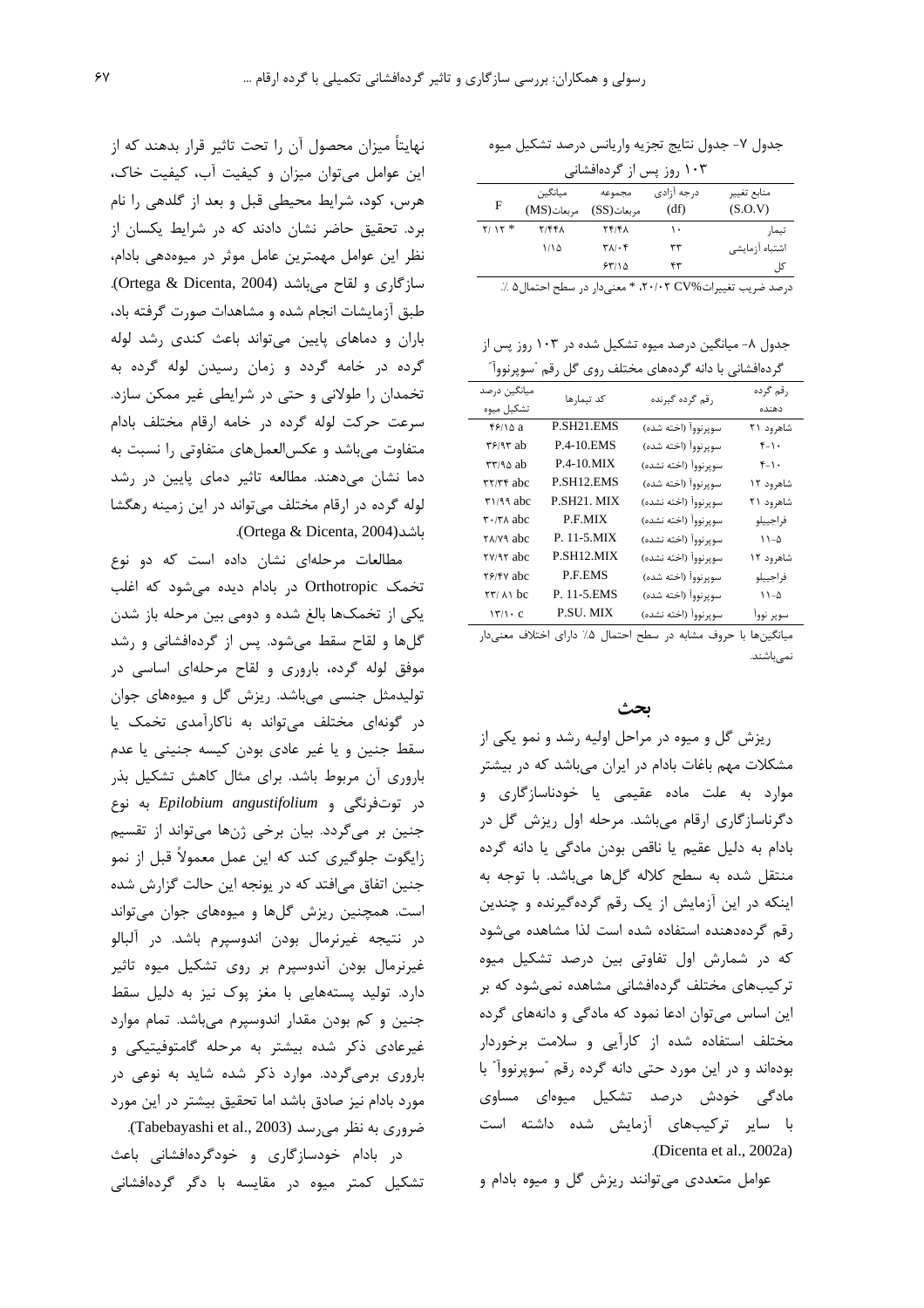می شود. مشخص شده است که عدم وجود تخمک بارور شده می تواند یکی از دلایل این کاهش محصول باشد (Ben-Nijama & Socias i Company, 1995). قبل از عمل لقاح برخي از تغييرات مربوط به بلوغ تخمک لازم است که در ارقام خودسازگار با تأخیر اتفاق میافتد و در گونههای سازگار هلو نیز مشاهده شده است. در این مورد عمدتاً به غیرعادی بودن مرحلهای پرداخته شده که بیشتر به سیستم زایشی (خود و دگر گردهافشانی) وابسته بوده و بخش عمده فاكتورهاى موثر در ريزش جوانههای گل و میوههای جوان ناشی از خودگردهافشانی بوده است. در آزمایشی رقم خودسازگار "Tuono" با استفاده از گرده رقم "Marcona" گردهافشانی شد و ١٠ روز پس از عمل گردهافشانی طول کیسه جنینی در مواردی که با گرده "Marcona" بارور شده بود بزرگتر از حالت خودباروری بود همچنین سرعت رشد لوله گرده نیز در حالت دگرگردهافشانی نسبت به خودگردهافشانی سريع تر بود (Oukabli et al., 2000). در شرايط مزرعه وقتي ارقام خودسازگار "Filippo Ceo" و "Genco" با دانه گرده رقم "Tuono" گردهافشانی شدند درصد تشکیل میوه بیشتری نسبت به حالت خودگردهافشانی نشان دادند. هر چند این سه رقم دارای ژنوتیپ مشابهی در مکان S بودند و تفاوتهای نشان داده شده مستقل از آللهای ناسازگاری بودند.

نتايج تحقيق حاضر نشان داد كه در حدود ١٧ تا ۳۰ روز پس از گلدهی برخی میوههای کوچک تشکیل شده بدلیل عدم لقاح مناسب و تشکیل نشدن جنین ریزش نمودند که خودناسازگاری و دگرناسازگاری مهمترین دلیل ریزش میوههای کوچک در این مرحله می باشد (Socias i Company et al., 1976). نتایج بدست آمده در مرحله دوم شمارش درصد تشکیل میوه در این تحقیق این مطلب را تایید کرد (جدول۶). در مراحل بعدی عدم تکامل جنین و تنشهای محیطی می توانند باعث ریزش میوه در بادام شوند. هر چند در این آزمایش تنشی بر درختان وارد نگردیده است لذا ریزش در مرحله سوم می تواند مرتبط به عدم تکامل جنین یا رقابت میوهها برای جذب عناصر غذایی باشد. ژنوتيپ (1976) Socia i Company et al. خودسازگار انتخابی C-9-5 (Ayles) را با دانه گرده

ژنوتیپ انتخابی A-10-8 گردهافشانی نموده و به این نتیجه رسیدند که از نظر درصد تشکیل میوه بین حالت خودگردهافشانی و دگرگردهافشانی تفاوت معنیداری وجود داشت. Torre Grossa et al. درصد تشکیل میوه بیشتر را در حالت دگر گردهافشانی نسبت به حالت خود باروري در رقم خودسازگار "Lauranne" مشاهده کردند.

.Oukabli et al) هر چند نمونههای اندکی را مورد بررسی قرار دادند اما برخی از اثرات منفی خود باروری را بر روی زنده ماندن تخمدان مشاهده کردند.

نتايج تحقيق حاضر نشان داد كه رقم "سوپرنوواً" با بیش از ۱۳ درصد تشکیل میوه نهایی در اثر خودگردهافشانی مصنوعی یک رقم خودسازگار محسوب می شود. همچنین نتایج این پژوهش نشان داد که این رقم در صورت خودگردهافشانی درصد میوه کمتری در مقایسه با دگرگردهافشانی با ارقام سازگار تشکیل می دهد که با نتایج برخی از محققین مطابقت داشت (Torre Grossa et al., 1994). از آنجایی که نوعی ناسازگاری نیز در بین ارقام مختلف بادام به چشم میخورد لذا گاهی کشت دو رقم مختلف در کنار یکدیگر نیز مشکل لقاح و تشکیل میوه را برطرف نخواهد کرد (Dicenta et al., 2002a). در تحقیق حاضر هیچ یک از ارقام مورد بررسی با رقم "سوپرنوواً" ناسازگاری نشان ندادند.

امروزه با معرفي يک رقم جديد بلافاصله خودسازگاری و دگرناسازگاری آن با سایر ارقام مورد بررسی قرار میگیرد. روشهای متعددی جهت بررسی سازگاری و ناسازگاری ارقام مختلف بادام و تعیین گردهزای مناسب برای آنها معرفی شده است (Ortega & Dicenta, 2004). این روشها شامل گردهافشانی کنترل شده، مشاهده رشد لوله گرده با میکروسکوپ فلورسنس، استخراج ریبونوکلئاز خامه و (وش PCR اختصاصی آلل S می باشد , Boskovic et al) (1997. روش جدید توالی یابی نوکلئوتیدهای مربوط به ناسازگاری نیز به این تکنیکها اضافه شده است (Lopez et al., 2006). هر كدام از روشهاى مذكور دارای مزایا و معایبی است. با توجه به اینکه در روش گردهافشانی کنترل شده، امکان تخمین عملکرد باغ با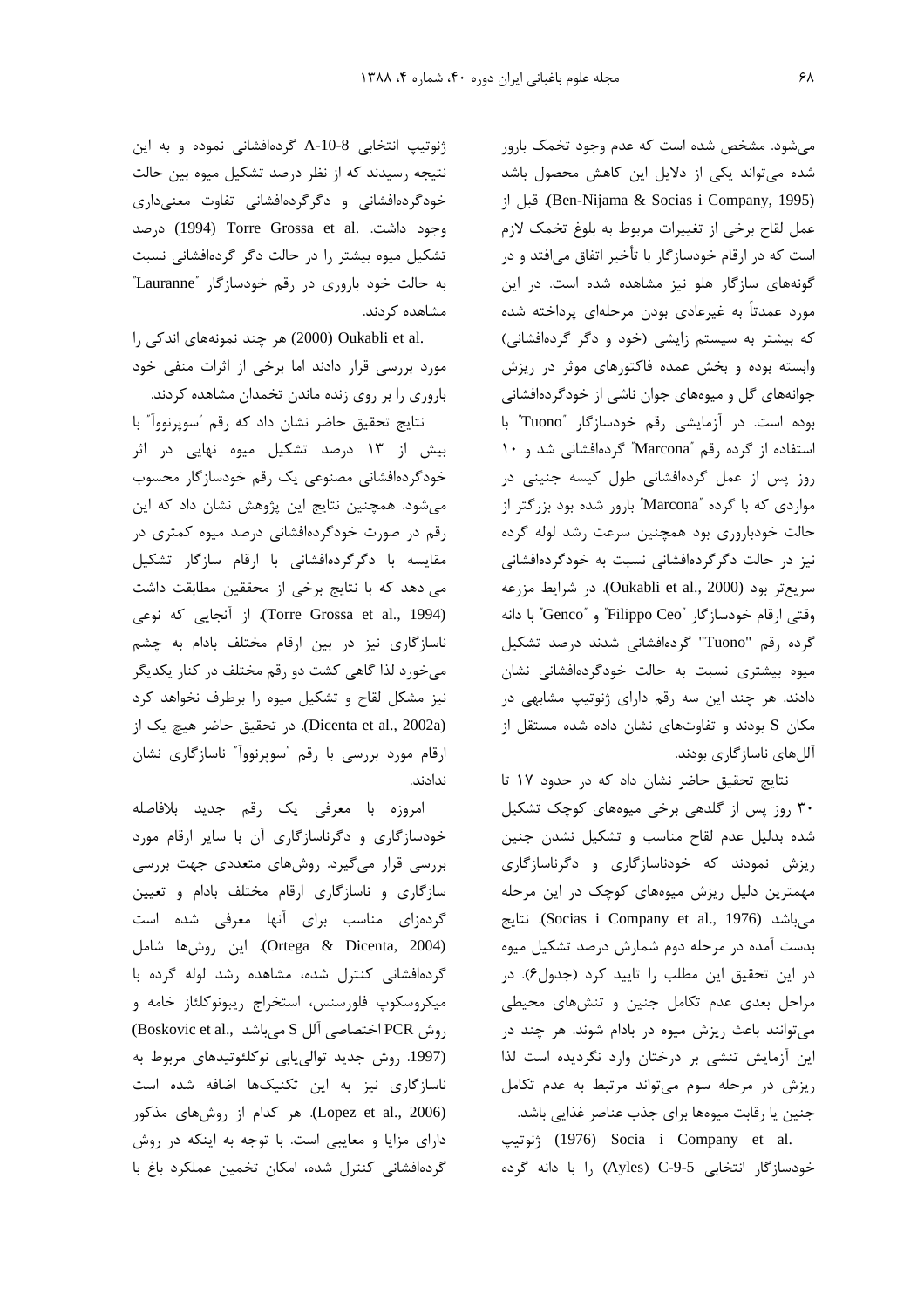خودسازگار هموزیگوت دارای ژنوتیپ  $S_fS_f$  می باشند. در ارقام جدید اصلاح شده بادام آللهای Sرایج شامل  $S_3$  (/Y/A)  $S_5$  (/. 11/Y)  $S_7$  (/. 17/Y)  $S_8$  (/. 11/Y) $S_1$ (٧/٨/) میباشند. از ارقام خودسازگار بادام می توان به "سويرنووآ"، "Tuono"، "Filippo-Ceo"، و"Genco" "Lauranne" و رقم "Lauranne"  $\Delta S_3$ دارای ژنوتیپ  $S_3S_f$  می باشد (Lopez et al., 2006).

نتايج حاصل از تجزيه آماري در تحقيق حاضر نيز نشان داد که بهترین ارقام گردهدهنده برای رقم "سويرنوواً" به ترتيب شاهرود ٢١، ٤٠-۴ و شاهرود١٢ بودند. بنابراین در احداث باغهای بادام جهت گردهافشانی بادام رقم "سویرنووآ" می توان از این ارقام استفاده نمود. همچنین هیچ کدام از ارقام گردهدهنده با رقم <sup>"</sup>سویرنووآ<sup>"</sup> دگر ناسازگاری نشان ندادند. در نهایت تحقیق حاضر این مطلب را نشان داد که هرچند رقم خودسازگار "سوپرنووآ" در صورت تک کشتی حداقل عملکرد مطلوب را تولید می کند اما حهت تولید پیشتر و اطمینان از گردهافشانی موفق، کشت ارقام سازگار با این رقم ضروری به نظر می رسد.

چندین کولتیوار وجود دارد لذا این روش جهت تعیین گردهزای مناسب برای ارقام بادام قابل توصیه میباشد. همچنین استفاده از روش PCR اختصاصی آلل S به همراه گردهافشانی کنترل شده در مورد ارقامی که سازگار یا ناسازگار بودن آنها مورد تردید میباشد، بسیار دقیقتر از سایر روشها میباشد. با توجه به اهمیت تعیین آللهای S در بادام، آللهای ناسازگاری مربوط به ۱۳۳ ,قم تجاری بادام با منشاءهای مختلف و با روش های متفاوت توسط .Lopez et al (2006) مورد بررسی قرار گرفته است. آنها این ارقام را در سه گروه خودناسازگار (فاقد آلل Sf)، سازگار (دارای آلل Sf) و گروه ناشناخته (نیاز به تحقیق بیشتر) طبقهبندی کردند. ارقام خودسازگار بادام دارای آلل  $\mathrm{S}_f$  و ارقام خودناسازگار بادام فاقد ابن آلل مي باشند (Ortega et al., 2006).

بطور کلي مي توان نتيجه گرفت که وجود حداقل یک آلل $S_f$  برای خودسازگار بودن یک رقم مانند آنچه در نتایج این تحقیق مشاهده شد برای بادام ضروری است. ارقام خودناسازگار بادام دارای ژنوتیپ  $S_{\rm x}S_{\rm v}$ ، ارقام خودسازگار هتروزیگوت دارای ژنوتیپ  $\mathrm{S}_{\mathrm{x}}\mathrm{S}_{\mathrm{f}}$  و ارقام

#### **REFERENCES**

- 1. Ben-Nijama, N. & Socias i Company, R. (1995). Characterization of some self-compatible almonds .I. Pollen tube growth. HortScience, 30, 318-320.
- Boskovic, R., Tobutt, K. R., Batlle, I. & Duval, H. (1997). Correlation of ribonuclease zymograms and 2. incompatibility genotypes in almond. Euphytica, 97, 167-176.
- 3. Boškovi'c, R., Tobutt, K. R., Duval, H., Batlle, I., Dicenta, F. & Vargas, F. J. (1999). A stylar ribonuclease assay to detect self-compatible seedlings in almond progenies. Theoretical and Applied Genetics, 99, 800-810.
- 4. Boškovic, R. & Tobutt, K. R. (2001). Genotyping cherry cultivars assigned to incompatibility groups by analysing stylar ribonucleases. Theoretical and Applied Genetics, 103, 475-485.
- 5. Choi, C., Livermore, K. & Lersen, R. (2002). Identification of self-incompatibility alleles and pollen incompatibility groups in sweet cherry by PCR based S-alleles typing and controlled pollination. Euphytica, 123, 9-20.
- 6. Dicenta, F., Ortega, E., Canovas, J. A. & Egea, J. (2002a). Self-pollination vs. cross-pollination in almond: pollen tube growth, fruit set and fruit characteristics. Plant Breeding, 121, 163-167.
- 7. Dicenta, F., Ortega, E., Martinez-Gomez, P., Boskovic, R. & Tobutt, K. R. (2002b). Comparison of homozygous and heterozygous self-compatible seedling in an almond breeding programme. Euphytica. 124, 23-27.
- 8. Duval, H. & Grasselly, C. (1994). Behaviour of some self-fertile almond selection in the South-east of France. Acta Horticulturae, 373, 69-74.
- Franklin-Tong, V. E. & Franklin, F. C. (2003). Gametophytic self-incompatibility inhabits pollen tube  $9<sub>1</sub>$ growth using different mechanisms. Trends in Plant Science, 8, 598-605
- 10. Gagnard, J. M. (1954). Recherches sur les caractères systématiques et les phénomènes de stérilité chez les variétés d'am&iers cultivées en Algérie. Annal Institue Agriculture Service Rechercha Expérimenta Alger, 8, 1-163.
- 11. Garcia, J., Dicenta, F., Berenguer, T. & Egea, J. (1996). Programa de mejora del almendro del CEBAS-CSIC (Murcia). Fruticultura Profesional, 81, 64-70.
- 12. Godini, A. & Palasciano, M. (1997). Growth and yield of four self-unfruitful and four self-fruitful